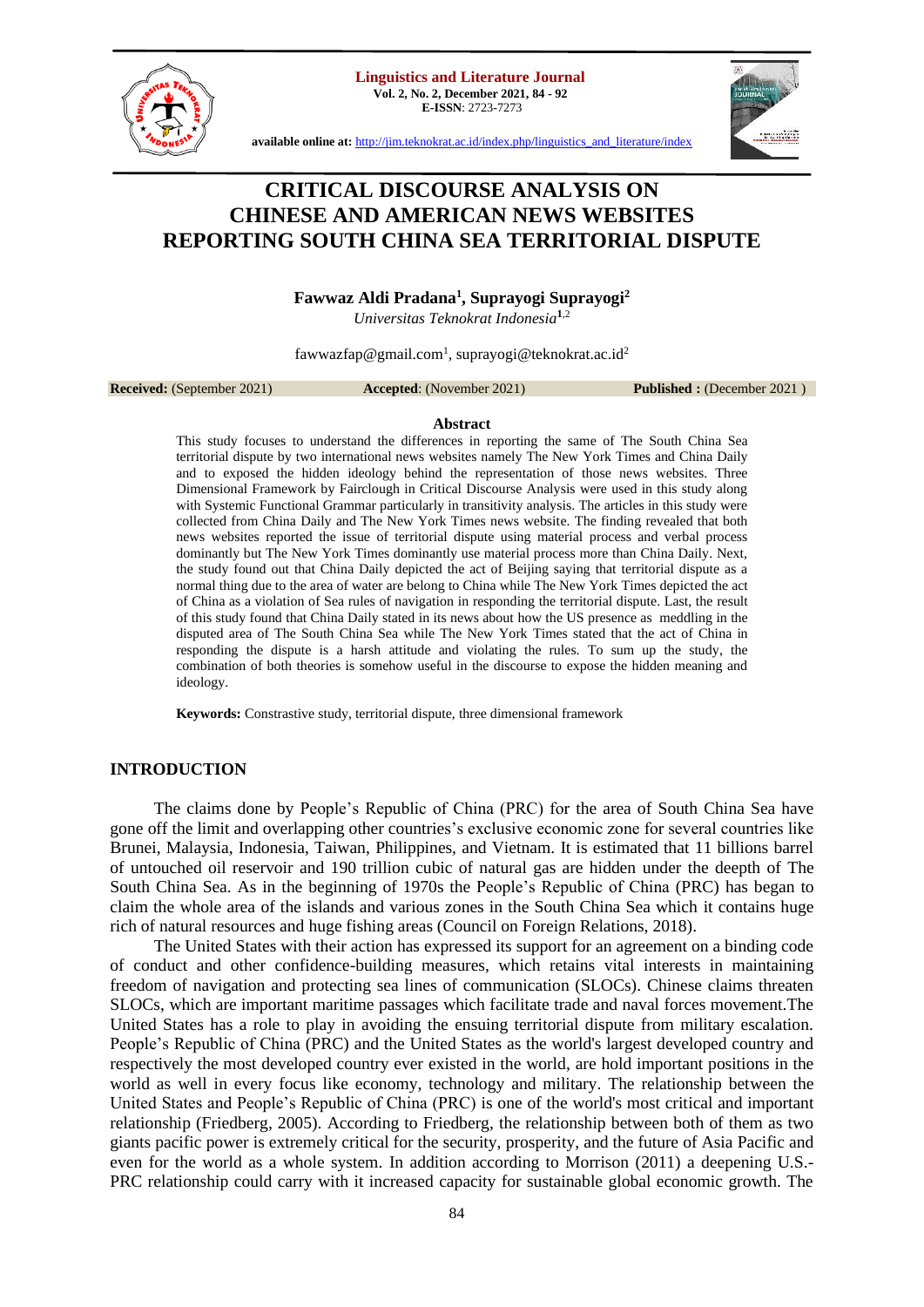past of their relationship shows that, at different times, it was full of twists and turns. This kind of relationship are taken to the next level which now known as the territorial dispute occuring in The South China Sea and reported by many news website in different statement and ideologies based on the focus of the language of the news that has a discourse behind every text produced by the news website.

Discourse is described as structure and practices which represent human thought and social realities through particular collections of words and that construct certain meaning in the world (Fairclough, 2003). As one of the approaches in a discourse, critical discourse analysis is a theory of analysis that sees how texts in social and political contexts are raised (Van Dijk, 2004 in Suprayogi  $\&$ Pranoto, 2020). Hence, as a study in the linguistics field, linguistics features such as vocabulary, grammar, and text structure are imperative to be clearly analyzed especially in a matter of media coverage and news report.

The researches on Discourse Analysis have been widely conducted. In the level of discourse markers, Afrianto and Restika (2018) has conducted the research in the setting of speaking class in tertiary education, and Oktavia and Suprayogi (2021) has conducted the research on grammatical cohesion of a public figure speech. Furthermore, In the context of issue representation, researches on Critical Discourse Analysis have also been widely conducted. Ivana and Suprayogi (2020) conducted the research on representation of Iran and The US in Donald Trump's Speech, Pranoto and Yuwono (2017) conducted leader's attitude towards terrorism, Pranoto (2014) conducted the research on the image of presidential candidate in political news and adverstising, Pratika and Suprayogi (2021) conducted the research on social actor representation in the news reporting Indonesian Protest in the international media, Puspita, Pranoto (2021) conducted the research on the Attitude of Japanaese newspapers in narrating disaster event, Wang and Liu (2015) conducted the research on critical discourse analysis of news reports on china's bullet-train crash, Fornkwa (2015) conducted A Critical Discourse Analysis on the 2015 state budget of Cameroon and Amalia (2019) conducted the textual analysis of power of the government of indonesia and aceh in the helsinki MoU. These previous studies conclude that research on discourse analysis can be conducted in multiple perspectives, focused on trending topics, and seen through various theories from discourse analysis to critical discourse analysis.

Some researchers on contrastive study between two news reports are Xianhong and Lulu (2015) that compared the analysis of lexical choices and ideologies between China Daily and The Washington Post in reporting security incident in China. Zhang (2013) uncover the reasons behind the disparity from the viewpoint of Critical Discourse Analysis in the news coverage among The New York Times, The Wall Street Journal and China Daily about the Third US-China Strategic and Economic Dialog. Chen (2016) aims to reveal the hidden ideologies inside The New York Times and China Daily. These researches conclude that two or more media reporting the same issues may result in the different points of view they highlight.

The coverage of media from the United States and PRC produced a result of the question of how actually both countries present the idea of potray what is happening in the world due to their news media from the past until today's conflict especially about territorial dispute happening in the area of Asia pacific. Here through this research of linguistic, this issue analyzed based on how the news website display their differences in a form of passages and also the words choosen both from American and Chinese news media in which it has their own ideological meanings that wants to be delivered to the readers. Since considered as discourse that widely spread in society, newspaper has strongly linked to power and ideology. Hence, the perspective of society is always influenced by information contained in newspaper (Pekkarinen, 2016 in Evayani & Rido, 2019). This research will analyze news media discourses in the online edition of two major newspapers, the New York Times and China Daily. These two newspapers are very authoritative as well as has a strong influential for The United States and China.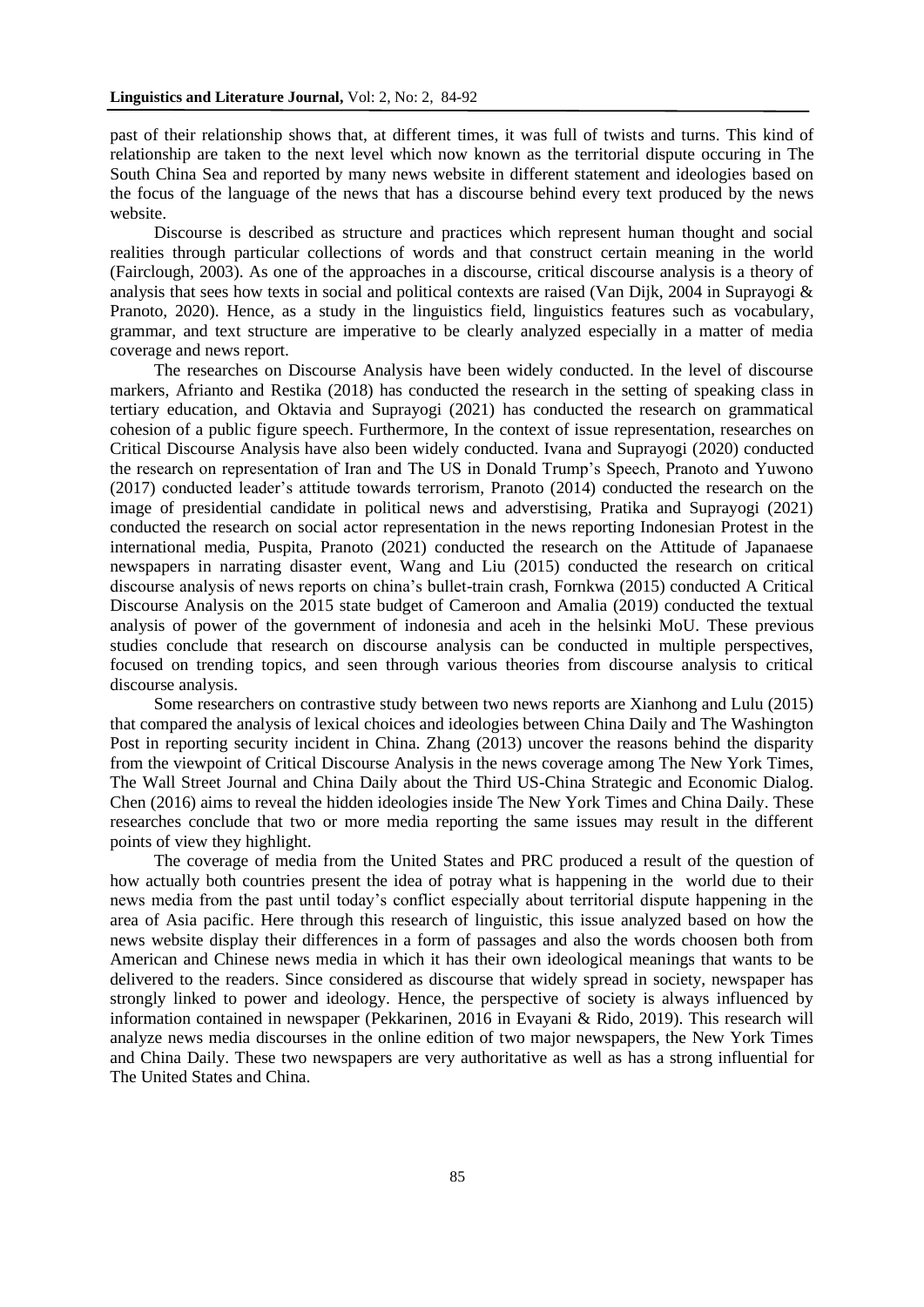This research done by using descriptive qualitative study. This kind of approach would also provide a great result of interpretation to the context and the situation (Stake, 2010 in Kuswoyo & Rido, 2019) using Fairclough's model of CDA. Basically, qualitative method emphasized in the aspects of meaning and experience (Afrianto, 2016 in Adelina and Suprayogi, 2020) and highlights diverse points of view of analysis, and also concerns on inductive and deductive processes (Creswell, 2014, in Suprayogi and Pranoto, 2020. Data are in the form of quotes from documents, field notes, and interviews or excerpts from videotapes, audiotapes, or electronic communications are used to present the findings of the study. In other words, the results of the analysis are in form of words (Kuswoyo & Susardi, 2016). The research considered as qualitative due to the result of the research in a form of explanation of phenomenon from the issue of territorial dispute in the South China sea news coverage between news website from The United States and People's Republic of Chinese. The data sources are taken from the news website from both the United States media The New York Times and People's Republic of China media China Daily. The datas are 14 news coverage about media in reporting the territorial dispute happening in South China Sea in 2019. This corpus-based study was currently significant in linguistic studies (Puspita and Pranoto, 2021; Puspita, 2019a, 2019c; Sari and Gulö, 2019, in Puspita and Suprayogi, 2021).

The news were collected by searching all news articles published by The New York Times (https://www.nytimes.com) and by China Daily (http://www.chinadaily.com.cn) for the keywords "South China sea Territorial Dispute". Then, the researcher sorting out and choose the news report with the consideration that the news should having correlation or at least have an argumentation about South China sea territorial dispute. After that, the researcher breakdown the news into several steps according to the theory used in this research from three stages which are Description (Transitivity) which is called as processes and divided into several procesess used to construct personal experience and social reality, Interpretation (Production, Distribution, Consumption), Explanation (Enable us to better understand why different newspapers report the same news event from dramatically different perspectives.)

#### **FINDINGS AND DISCUSSION**

In this research of constrastive study of news report, there were 14 news from The New York Times and China Daily that were analyzed. The analysis are reviewed by the clause which taken as transitivity and the result are divided into three which are: the Description (Text analysis), in this stage, transitivity analysis is used as analytical tool to analyze the discourse, there are The researcher found 34 transitivity processes described as 25 material process, 6 verbal process, 2 existential process, and 1 mental process. While The New York Times with 7 news article about The South China Sea territorial dispute taken as the comparison to the first data. The researcher found 45 transitivity processes described as 28 material process, 14 verbal process, 2 mental process, and 1 existential process. Second Interpretation (processing analysis), in this stage, the linguistic feature from the transitivity analysis are related to the interaction that will produce concept and the differences from the news website. Third Explanation (Social analysis), in this stage, the concept or theme found in the interpretation will be connected to the social context to reveal the hidden ideologies from both news website.

#### **Description**

Description is the stage which the concern with formal properties of text, in other word description is the stage of text analysis. The usage of analysis is to reveal the linguistic pattern in the text and to find the meaning of pattern itself. This study use Transitivity as the analyzing tool in conducting critical discourse analysis for the first part of Fairclough three dimensional framework. The researcher found out that there are several differences from the two news websites in the Description part, from the result of transitivity process found in the news from China Daily and The New York Times.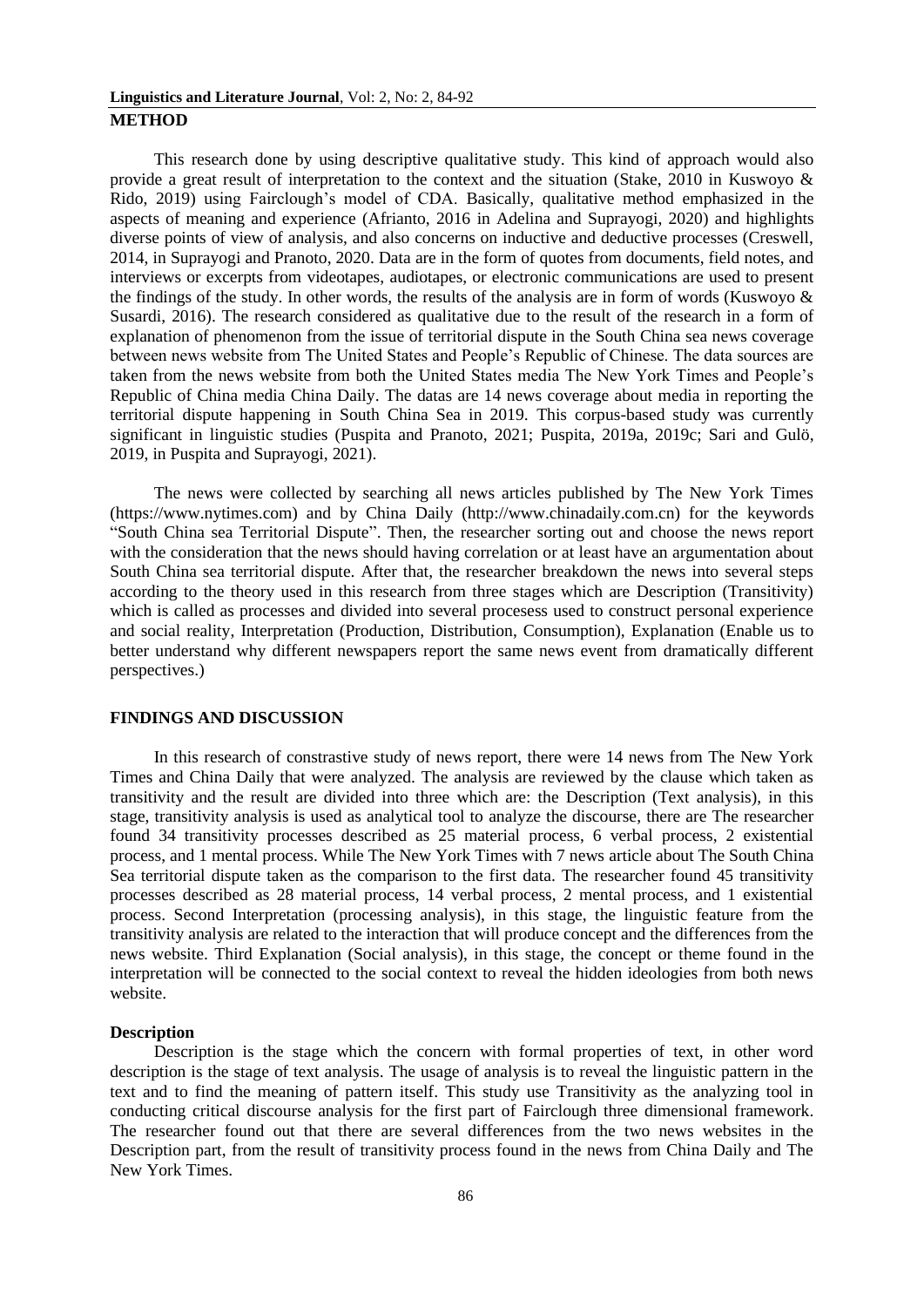#### *Material Process*

Material process is a process of "happening, doing or creating" which it involves actions or movement either it is concrete or abstract. In material process there are two participants role which are: actor, process, and goal. Actor is the one who perform or did the action, while goal is the thing happened because it is affected by the process.

## *Material process in China Daily*

According to the finding from the researcher, it shows that material process reach the highhest percentage which always occur in every news by China Daily compared to other processes. According to Halliday and Matthiessen (2004) in Utami (2018), material processes "express the notion that some entity 'does' something which may be 'to' some other entity". There are 25 processes found in the data.

In the text, the material process are mostly used by China Daily to describe the USA in their way to sail close to the South China Sea in order to help to turn on the law enforcement and capacity building.

| Table 1. Data Sample of Material process 1 |            |                   |                                       |
|--------------------------------------------|------------|-------------------|---------------------------------------|
|                                            | Actor      | <b>Process</b>    | Goal                                  |
|                                            | Washington | continues to sail | close the wind in its bid to turn the |
|                                            |            |                   | screws on Beijing                     |

The data showed above indicates the occurance of material process in the the text. The material process is described by the verb "continues to sail". In this case, the verb "continues the sail" indicates the process of doing which is done by the actor "Washington" and followed by "close to the wind in its bid to turn the screws on Beijing" as the goal. This process describe that Washington continues to send the fleet of US navy close to the South China Sea eventhough Washington has no jurisdiction over the law enforcement in the South China Sea. The next material process are shown as follow:

| Table 2. Data Sample of Material process 2 |                               |                                 |  |
|--------------------------------------------|-------------------------------|---------------------------------|--|
| <i>Actor</i>                               | <b>Process</b>                | Goal                            |  |
| <b>The US Coast Guard</b>                  | has been tasked with meddling | in the South China Sea disputes |  |

The data showed above indicates the occurance of material process in the text. The material process is described by the verb "has been tasked with meddling". In this case, the verb "has been tasked with meddling" indicates the process of doing which is done by the actor "The US Coast Guard" and followed by "in the South China Sea Disputes" as the goal. This process describe that US still want to meddle with the disputes by deploying the fleet of Coast Guard namely USCGC Bertholf and USCGC Stratton seeking to enforce law on the water that are not their own, thousand of miles away from US shores.

## **Material process in The New York Times**

According to the finding from the researcher, it shows the similarity compared to China Daily that material process reach the highhest percentage which its also always occur in every news by The New York Times compared to other processes. There are 28 processes found in the data

In the text, the material process are used by The New York Times to describe that China and America can compete and also coexist in many ways. According to Friedberg, (2005) The relationship between the United States and China is one of the world's most critical and important relationships. The past of their relationship shows that at different times, it was full of twists and turns. They can compete or cooperate with one another.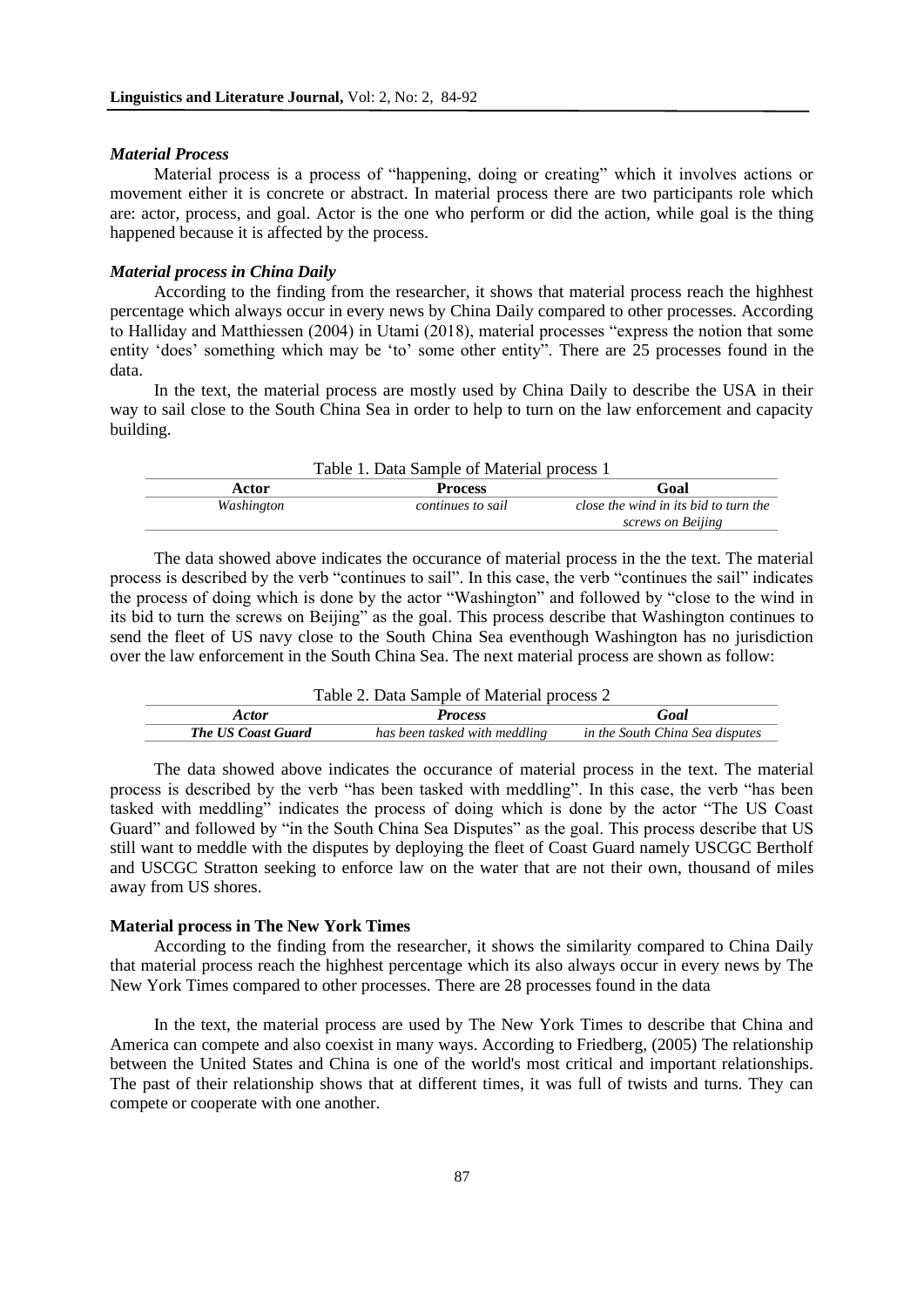## **Linguistics and Literature Journal**, Vol: 2, No: 2, 84-92

| Table 3. Data Sample of Material process 3 |                         |                                     |  |
|--------------------------------------------|-------------------------|-------------------------------------|--|
| Actor                                      | <b>Process:material</b> | Goal                                |  |
| The United States                          | has historically vowed  | not to take sides in these disputes |  |

The data showed above indicates the occurances of material process in the text. The material process is described by the verb "has historically vowed". In this case, the verb "has historically vowed" indicates the process which is done by the actor "The United States" and followed by "not to take sides in these disputes" as the goal. This process describe that eventhough the United States has no law jurisdiction over what is happening in the South China Sea, they arguing that their existential of their fleet in that sea is only to protect free navigation in the regions water. The next material process are shown as follow:

| Table 4. Data Sample of Material process 4 |                          |                                |  |
|--------------------------------------------|--------------------------|--------------------------------|--|
| Actor                                      | <b>Process: material</b> | Goal                           |  |
| China                                      | has denounced            | America's professed commitment |  |
|                                            |                          | to neutrality as hypocritical  |  |

The data showed above indicates the occurances of material process in the text. The material process is described by the verb "has denounced". In this case, the verb "has denounced" indicates the process which is done by the actor "China" and followed by "America's professed commitment to neutrality as hypocritical" as the goal. This process describe that China theoretically saying that there is contradiction in the United States's policy between its claim to want to stay out of local disputes and the resurgance of its operations in the region.

## **Verbal Process**

Verbal process is a process of saying. It is involves the verbal act spoken by the sayer. There are three participants of this process which are: sayer (the one who speak), receiver (the one who receive the talk), verbiage (the name of the verbalization) and target (the one who being a target by the process)

#### *Verbal process in China Daily*

According to the finding from the researcher, it shows that verbal process reach the second highest percentage which always occur in every news by China Daily compared to other processes. There are only 5 verbal processes found here.

In the text, verbal process are used by China Daily to depict the fact that the South China Sea and the island in it are belongs to China. The example of the verbal process are presented below:

| Table 5. Data Sample of Verbal process 1 |                        |                                                                                                      |  |
|------------------------------------------|------------------------|------------------------------------------------------------------------------------------------------|--|
| <b>Sayer</b>                             | <b>Process: Verbal</b> | Verbiage                                                                                             |  |
| He                                       | argued                 | that China has every legitimate right to deploy necessary<br>defense facilities on its own territory |  |

The data showed above indicates the occurance of verbal process in the text. The verbal process is indicated by the verb "argued". The sayer in the clause is "He" which verbalized the verbiage "that China has every legitimate right to deploy necessary defence facilities on its own territory". The clause above does not mention the receiver or the target, but from the context we can see that the verbalization is adressed to the reporter. This process decribe that according to Ambassador of China, Zhang Ming, China would not allow any major power outside of the region to muddy the water of the South China Sea.

## **Verbal Process in The New York Times**

According to the finding from the researcher, it shows that verbal process also reach the highest percentage which always occur in The New York Times compared to other processes. There are only 14 verbal processes.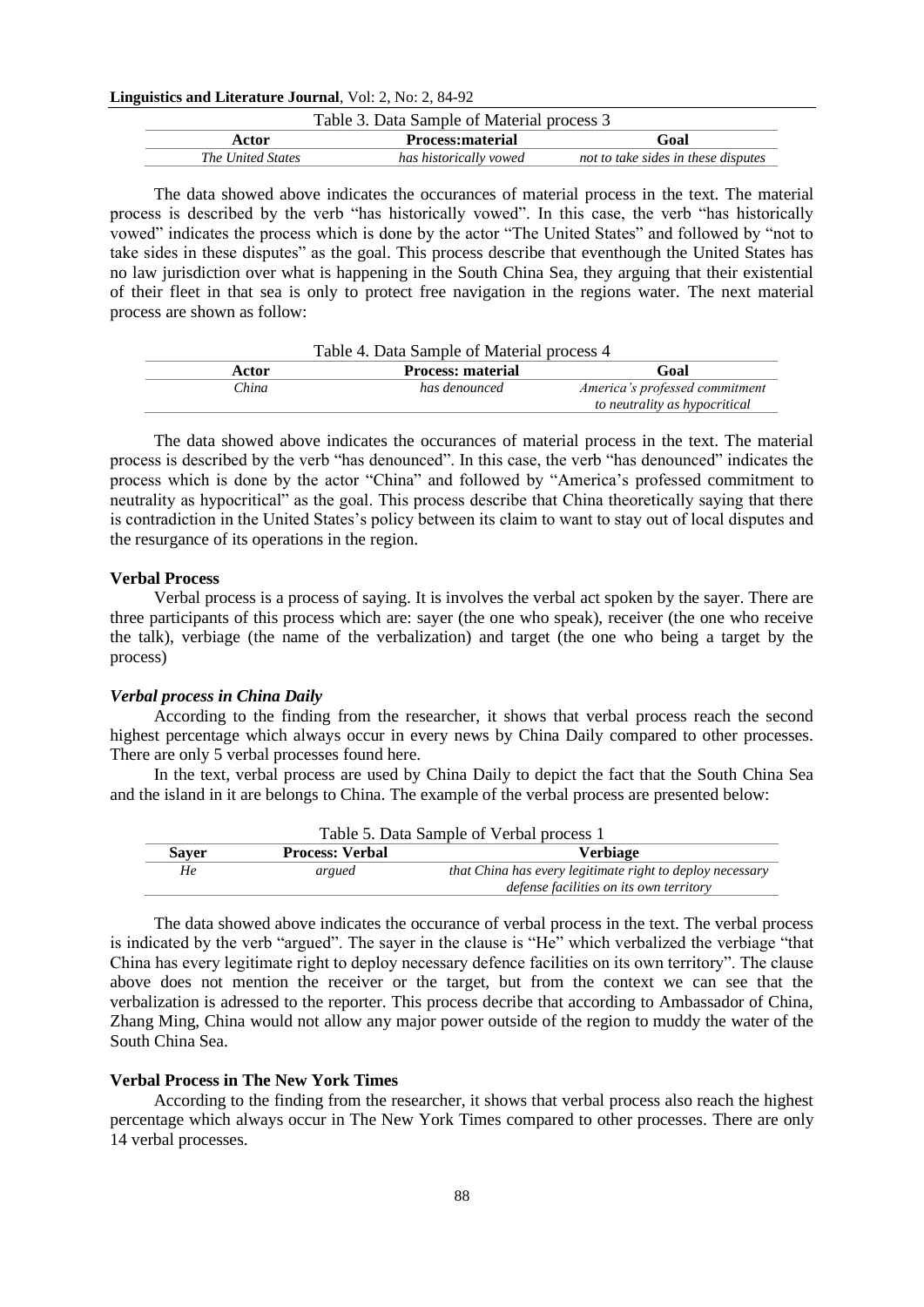| <b>Saver</b> | <b>Process: Verbal</b> | Verbiage                                                           |
|--------------|------------------------|--------------------------------------------------------------------|
| Mr. Obama    | said                   | America would defend disputed                                      |
|              |                        | islands in the East China Sea under its security treaty with Japan |
|              |                        | and reinforced a treaty commitment to the Philippines              |

| Table 6. Data Sample of Verbal process 2 |  |  |  |
|------------------------------------------|--|--|--|
|------------------------------------------|--|--|--|

The data showed above indicates the occurance of verbal process in the text. The verbal process is indicated by the verb "said". The sayer in the clause is "Mr. Obama" which verbalized the verbiage "America would defend disputed islands in the East China Sea under its security treaty with Japan and reinforced a treaty commitment to the Philippines". The fact from The New York Times about Verbal process is that, it is also does not mention the receiver and the target like we can see in Verbal process from the China Daily, yet from the context we can see from the context that the verbalization is adressed to the reporter. This process describe the response from Mr. Obama as the president of The United States on a recent trip to Asia that the Washington takes no side in the territorial dispute but insist that they must be resolved peacefully due to the ramming of Vietnamese ship by China.

## **Interpretation**

The next stage done by the researcher to answer the problem statement is through interpretation. Interpretation is the stage of connecting the textual analysis and social analysis. In this stage, the researcher connect the linguistic features found from the transitivity analysis with the interaction which produce themes reflected by the text. Here intertextual context conducted as Fairclough (1989) assumes that interpretation is examined through the combination of situational context and intertextual context. So this stage is conducted to reveal the representation in the clauses by connecting the pattern of transitivity process, the situational context and intertextual context reflected in the text.

## *Interpretation of the news article in China Daily*

China Daily here represent what is happening in the South China Sea as a normal thing without any sign to show that the claim of South China Sea is wrong and an act from US to meddle in the South China Sea by sending its warships are also wrong due to the water is not an area of US law area. China Daily describe it through the material process and verbal process. Halliday and Matthiessen (2004;192) stated that material processes "express the notion that some entity 'does' something – which may be 'to' some other entity". Here the material process depict the act of RRC in responding to stop the movement of USA in the South China Sea. With the example provided below:

## *The US Navy has increased the frequency with which its warships sail to China's doorstep. He argued that China has every legitimate right to deploy necessary defense facilities on its own territory.*

The sample showed above are sentences that produced by China Daily in reporting the South China Sea territorial disputes. The examples consist of material process and verbal process. The clauses reflected what has been done by RRC in responding the USA in meddling with what is happening in the South China Sea using Material process and verbal process. Moreover the Material process were uttered by Senior Colonel of RRC Li Huamin to stop the dangerous provocation by sending its warships to avoid any unforeseeable accidents.

#### *Interpretation of the news article in The New York Times*

The New York Times here represent the image of how China done in claiming the South China Sea by sending their warships, build a port, military outpost and even doing a violence ramming toward other ship from any countries who tried to sail in the area of the South China Sea. The New York Times also use Material process and Verbal process to describe the issue behind the South China Sea territorial dispute. This is the same as has been done by China Daily in discussing the issue. Here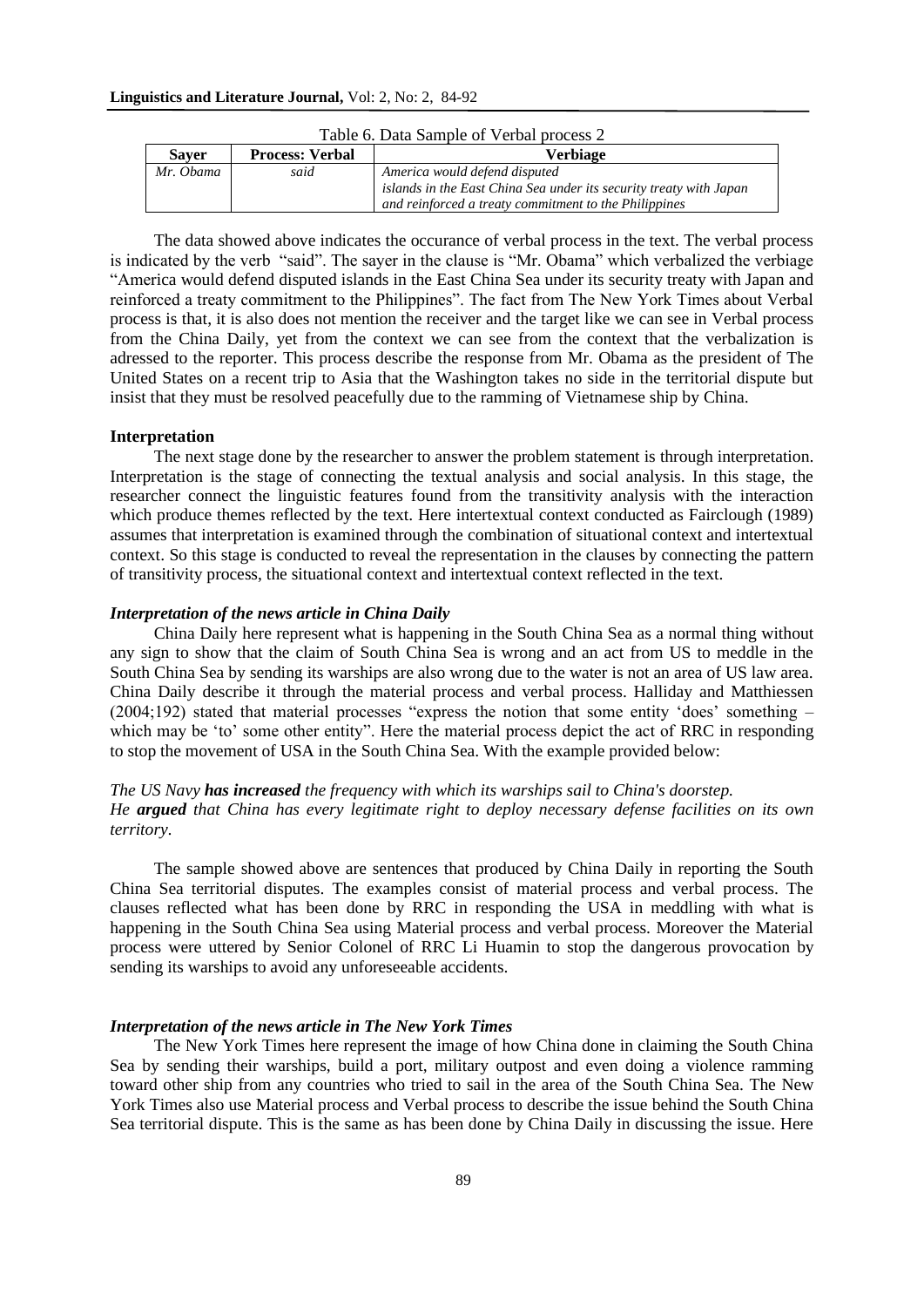## **Linguistics and Literature Journal**, Vol: 2, No: 2, 84-92

the New York Times depict the conflit of how China doing a dispute in the South China Sea. With the examples provided below:

*A Chinese vessel rammed and sank a Vietnamese fishing boat about 17 nautical miles southwest of the oil rig on Monday afternoon.*

*China believes, and has said as much in a 2014 position paper, that it has "indisputable sovereignty" over the South China Sea islands and the adjacent waters.*

The example showed above are sentences that produced by The New York Times in reporting the South China Sea territorial disputes. The examples consist of Material process and Verbal process. The clauses of Material process reflected the acts that decided to do by RRC of how they claimed the South China Sea, it depict China in doing the disputes resulting several conflict with other nations around the water. The ramming of Chinese vessel toward the Philippine vessel is an act of violence and violating the guarantee area that given by the United Nations Convention on the Law of the Sea. Moreover the verbal process here describe how RRC believes that they have indisputable sovereignty over the area of South China Sea and it is planted in the history of law because their government was the first who discover, name and explore the water and also supported by an argument that they are the first to continuously exercise power over it.

## **Explanation**

Explanation became the final stage done by the researcher in investigating the ideology and power constructed in China Daily and The New York Times. The study is put in a wider sociopolitical context to expose the embedded power and ideology. Explanation of socio cultural context will enable us to understand why different newspaper report the same news event from different perspectives. The differences can be traced to different ideological orientation of both news websites. The news website basically manipulates the people toward the social event by representing the ideologies that they have. So basically news event is not a pure representation of the social event but a construction of it.

## *Explanation of the news article in China Daily*

Based on the transitivity interpretation in the China Daily as explained in the previous stage, the media convey the sign of disagree toward what has been doing by the Washington in meddling with the situation in the South China Sea, considering that US does not have any right to deploy any of their fleet in the disputed water. In fact the United States has made the area of the disputed water as a major venue for maintaining high strategic pressure on China in recent years and for this purpose the US Navy increased their frequency in which they send their warships to sail toward China's door step. The China Daily depict the image that US should never underestimate China's ability in defending their territorial intergrity and sovereignty over the South China Sea because no matter how many times Washington sends its warships to the sensitive water. The action will not change the Sovereignty of it.

## *Explanation of the news article in The New York Times*

Based on the transitivity interpretation in The New York Times as explained in the previous stage, the media potray how the act that choosen by China in defending their sovereignty toward the South China Sea and the island in it. The New York Times through the text convey the action from Beijing in dealing with the disputes in the water as a harsh attitude with violence and more likely resulting a conflict between countries, the act of Chinese fishing vessel in ramming the Philippine boat leaving 22 crewmembers floating into the water near Reed bank before they finally rescued by a Vietnamese vessel, the Reed bank itself based on the Phillipine is internationally recognized as its exclusive economic zone but China claim that area and all the area of the South China Sea. The ramming was actually intentional in which the ramming was also ever occured by Vietnamese vessel in the South China Sea as well.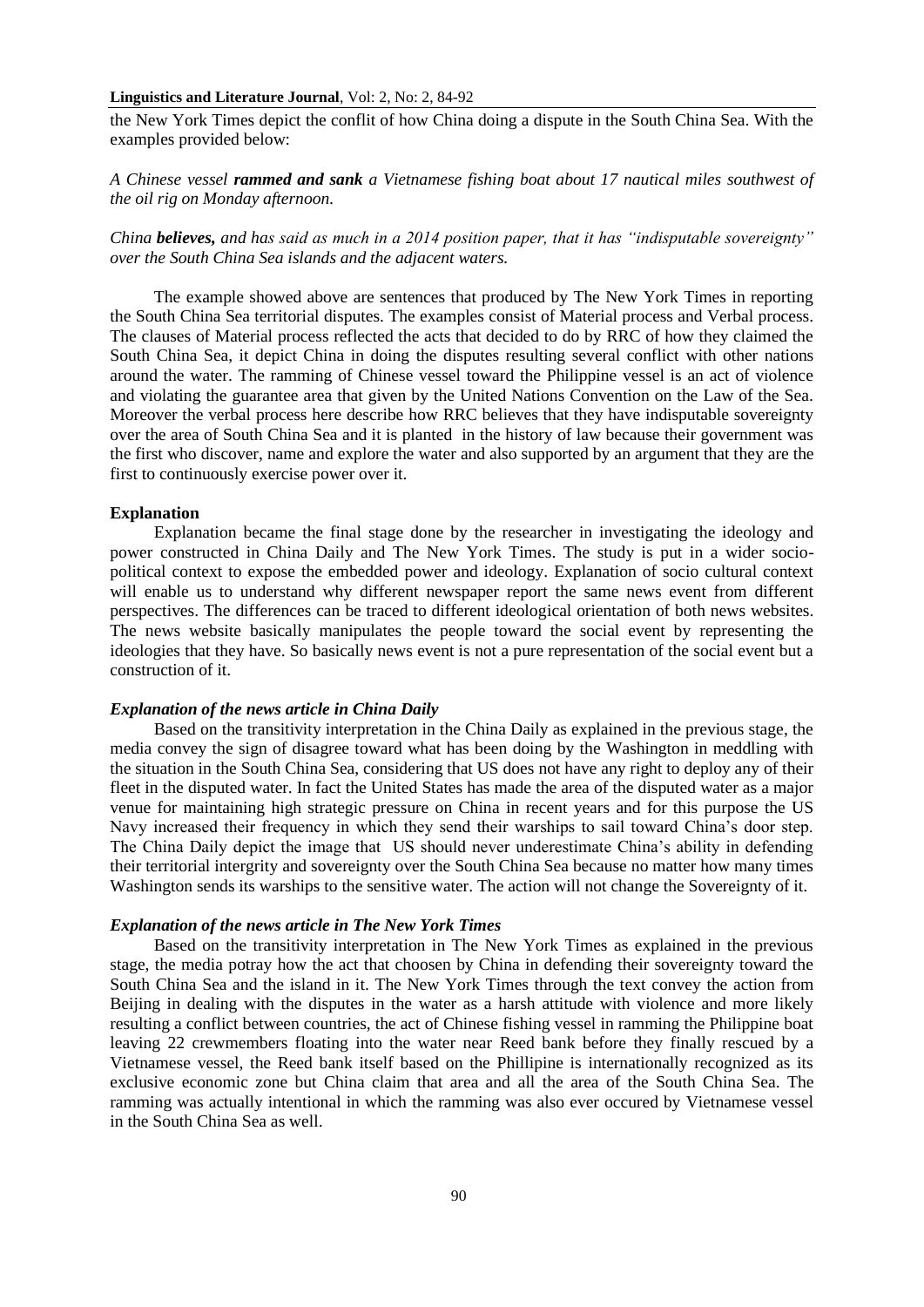## **CONCLUSION**

This study succesfully reveal the representational meaning and the ideology behind the news text using Fairclough three dimensional framework combined with Halliday's transitivity analysis used as an analytical tools in China Daily and The New York Times. This study successfully proven that the transitivity processes found in the news are fully capable enough in revealing the ideology of the news discourse. The finding showed that China Daily and The New York Times decribe the issue of the South China Sea territorial dispute similarly through material process and verbal process. However, the result of the representation and ideology construction are different. As the final result, this study demonstrated the the transitivity process is useful in the discourse to expose ideology. For further studies the researcher really suggest the other researcher to use the combination of two different theories by developing any aspect that may not perfect in the previous usage.

## **REFERENCES**

- Afrianto, Afrianto & Restika, Arlez. 2018. Fungsi Pemarkah Wacana: Sebuah Kasus di Kelas Berbicara pada Level Universitas. *Litera*, *17*(1)
- Adelina, Cindy & Suprayogi, Suprayogi. 2020. Contrastive Analysis of English and Indonesian Idioms of Human Body. *Linguistics and Literature Journal*, *1*(1), 20-27.
- Amalia, Rosaria Mita. 2019. Textual analysis of power of the government of Indonesia and Aceh in the Helsinki MoU. *Teknosastik: Jurnal Bahasa dan Sastra*, *17*(1),1-6.
- Chen,Yongbin. (2016). *A Critical Discourse Analysis of News Reports on Sino-Japan Boat Collision*. Hubei University of Science and Technology.
- Council on Foreign Relations. (2018). *Territorial Disputes South China Sea*. Retrieved from: [https://www.cfr.org/interactive/global-conflict-tracker/conflict/territorial-disputes-south-china](https://www.cfr.org/interactive/global-conflict-tracker/conflict/territorial-disputes-south-china-sea)[sea.](https://www.cfr.org/interactive/global-conflict-tracker/conflict/territorial-disputes-south-china-sea)
- Evayani, Widya & Rido, Akhyar. (2019). Representation of Social Actors in Sexual Violence Issue in The New York Times and The Jakarta Post Newspapers: A Critical Discourse Analysis. *Teknosastik: Jurnal Bahasa dan Sastra*, *17*(2), 43-55.
- Fairclough, Norman. 2003. Analyzing Discourse. *Textual Analysis for Social Research.London*: Rotledge.
- Friedberg, A. L. (2005). The Future of US-China Relations: Is Confict Inevitable? *International Security*, 30(2), 7-45.
- Fornkwa, Marcell Jaff. (2015). *A Critical Discourse Analysis of newspaper articles on the 2015 state budget of Cameroon in the national press*. Yaounde International Symposium on Academic Writing and Mentorship for Juniour Scientists.
- Kuswoyo, Heri & Rido, Akhyar. (2020). Process Types of Transitivity System in Engineering Lecture Introduction: A Pedagogic Discourse. *Lingua: Jurnal Bahasa dan Sastra*, *19*(2), 85-98
- Kuswoyo, Heri & Susardi. (2016). Thematic progression in EFL student's academic writings: A systematic functional grammar study. *Teknosastik: Jurnal Bahasa dan Sastra*, *14*(2), 39-45.